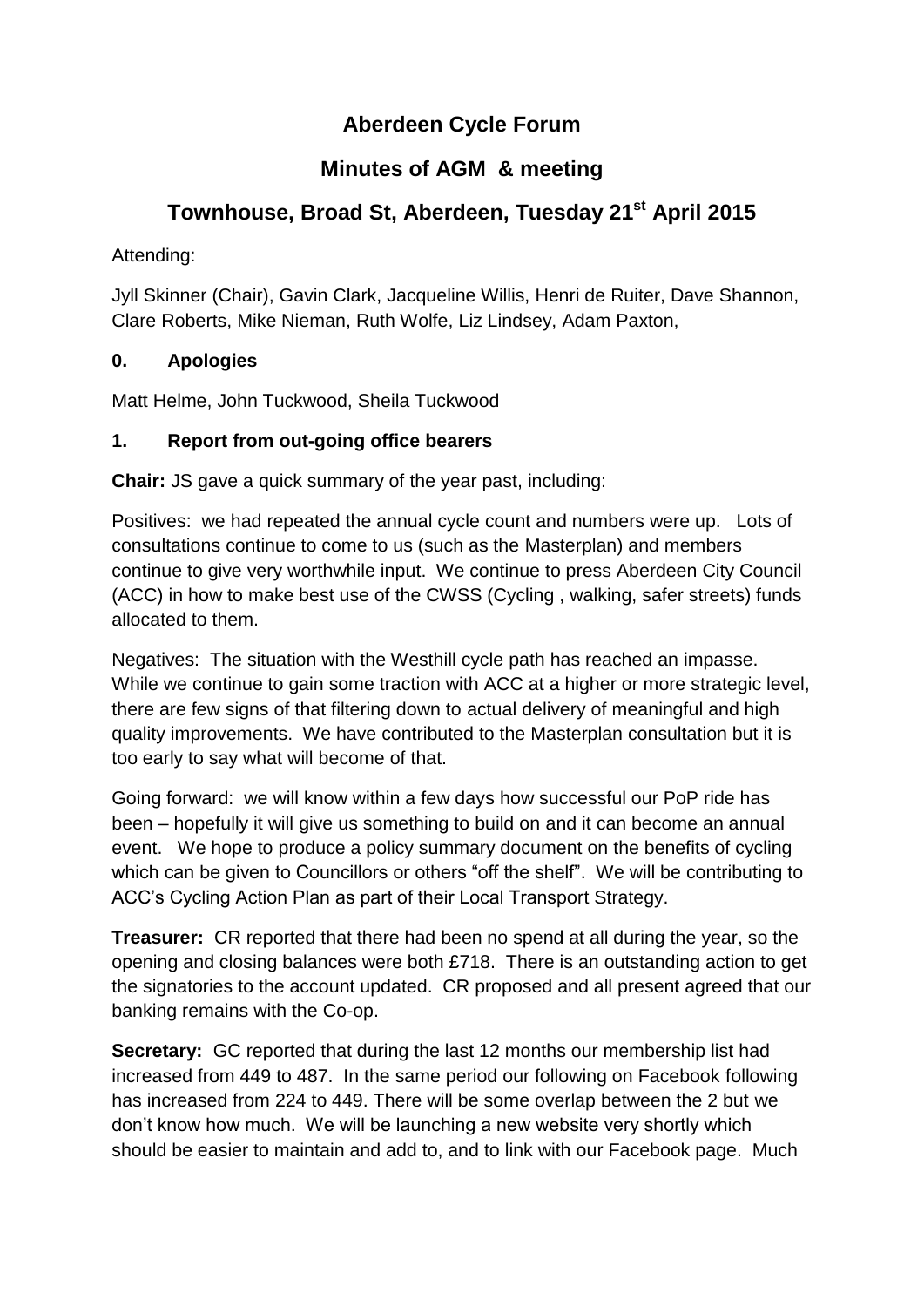work behind the scenes is being done on the website by 'webmaster' Carl Gerrard to whom thanks are due.

#### **2. Election on office bearers.**

This section of the meeting was Chaired by LL.

Nominations for the 3 positions (Chair, Treasurer, Secretary) were received and seconded for JS, CR and GC respectively. No further nominations were made so all 3 office bearers will continue as before.

#### **3. Minutes of last meeting and matters arising.**

The only matter not covered in the agenda was the proposal to meet again with Russell Henderson (AECOM) re the Masterplan. JS will try to arrange this.

#### **4. Pedal on Parliament.**

The various arrangements were all in hand (including media, contact with bus companies and emergency services, publicity via flyers). HdR had also done an excellent 'guest blog' on the main PoP website.

Cllr Grant was no longer able to attend which was disappointing however we hoped that Cllrs Yuill, Townson and Thomson would be present.

There had also been further with Chief Inspector Main. It was now likely that some officers would attend Hazlehead to observe proceedings. Thanks to Matt for progressing this.

## **5. Annual cycle count / commuter challenge**

Dates for the count were discussed and we eventually settled on 12/13/14 May. Following a lot of previous comments that starting at 0730 is too late, we now propose to start at 0700. There was concern that 2 hrs was a long time to stand /sit at one go. However GC thought that statistically there was no reason why it couldn't be done as 2 x 1 hr slots on different days. We will seek volunteers in due course.

GC pointed out that the 'commuter challenge' had previously been done as part of BikeWeek activities in June so it was agreed we would leave it for now.

## **6. Report from recent meetings with ACC**

There was to have been a road safety meeting. JS had been unable to attend due to illness but CR, LL and GC had gone. Unfortunately ACC had been confused about the purpose of the meeting. The individuals present were not the same as those who had been at the last safety meeting, and had not been briefed. The police had either not been invited or did not attend. There was some discussions about CWSS projects and we made the point about what we understood the purpose of the meeting was. ACC staff agreed to write up a note of the meeting but as yet this has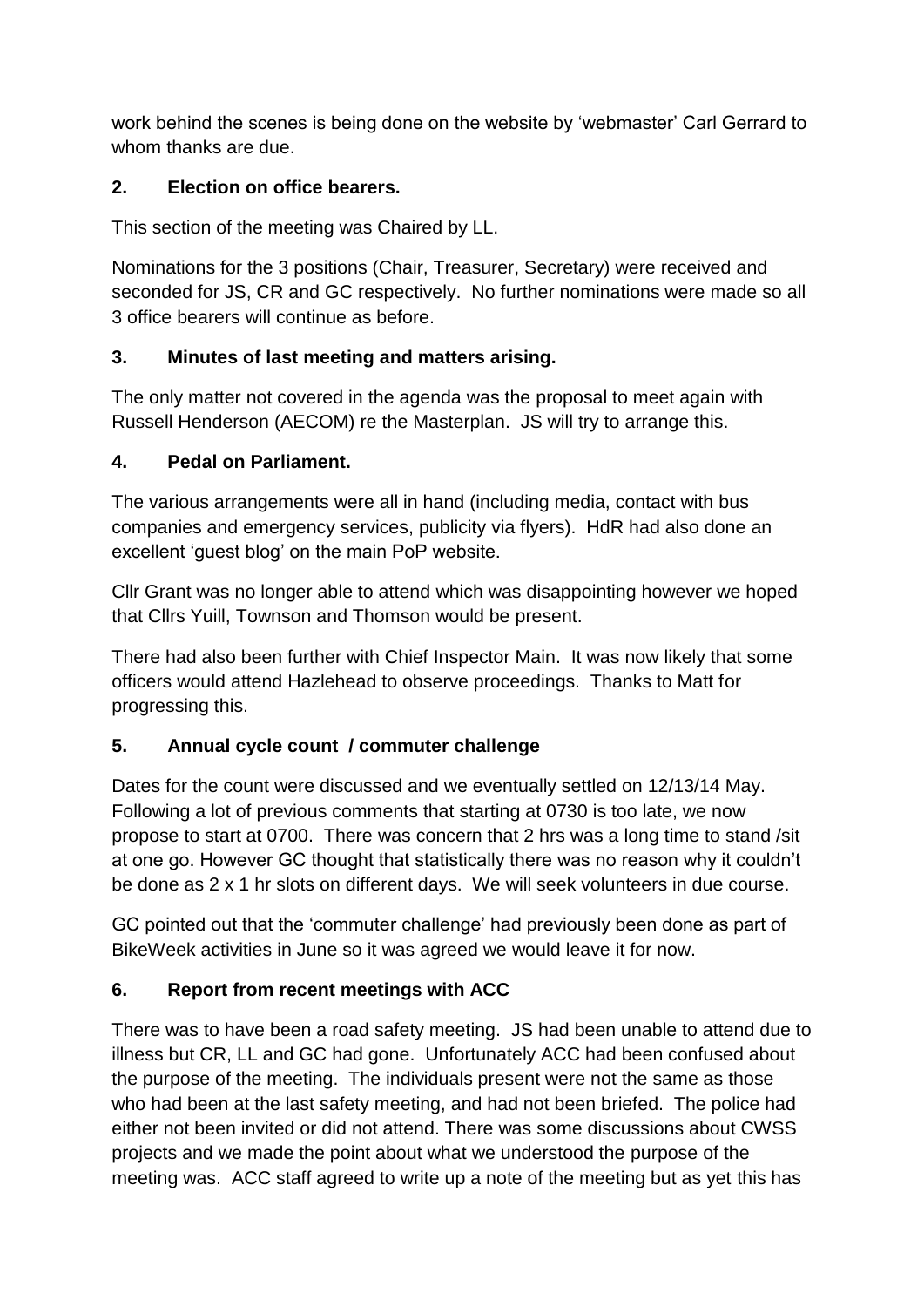not been received. Agreed that JS will chase for minutes and for setting a date for the next meeting with ACC and Police.

LL reported back on BikeAbility (schools training). Now being done by Adventure Aberdeen and is proving very successful. There are now almost 50 primary schools participating and more expected to join this year. Funding seems secure, including for a summer school.

Hazlehead (secondary) are hoping to do a "Give me cycle space" ride but need one more trained cycle leader – any volunteers?

#### **7. AOBs**

i. (RW) -alterations to cycle path at Stoneywood entrance to a new development by Dandara. Unacceptable and needs to be followed up with ACC.

ii. (HdR) – had been in touch with ACC about a new cycle lane on Ashgrove Road West. Despite the road being plenty wide, a lane which is in places only 1.24m wide had been painted when the absolute minimum specified in 'Cycling by Design' is 1.5m. Response was that this had been a mistake by the line painting squad. Due to cost they did not propose to rectify it now but could do so when the paint wore off, probably in 12 – 18 months.

iii. (GC) - had been contacted by a cyclist who had used the new section of cycle path along Riverside Drive. The individual concerned had been astonished to discover that at the eastward extent of the path where it meets George IV bridge (roundabout beside Duthie Park) there is no safe means to cross. Cyclists (and for that matter pedestrians) hoping to continue to travel east are faced with either having to cross Riverside Drive right beside the roundabout, or trying to cross 4 lanes of traffic on the bridge – which the individual had said he found "almost impossible" to do safely.

ACF had made this exact point when the path improvement on Riverside Drive had been presented to us. We were told that options for improving the crossing would be looked at as a 'later phase' of the work. We don't know when this is likely to be, but if it needs major changes to the roundabout then it might be possible that it would only happen after the AWPR was complete.

iv. (GC) – MH had fwd an invitation to this year's national cycling seminar which he had attended last year. Date is TBC, but either JS or GC would try to attend, or other volunteers were welcome to put their names forward.

v. (AP) - to note that the improvements to the Ellon Road route are progressing.

vi. (RW) – noted the incomplete cycle markings on the shared-use path at the north end of the beach esplanade. This led to a discussion as to whether the whole length of the beach esplanade was shared use? This had come up before - quite some